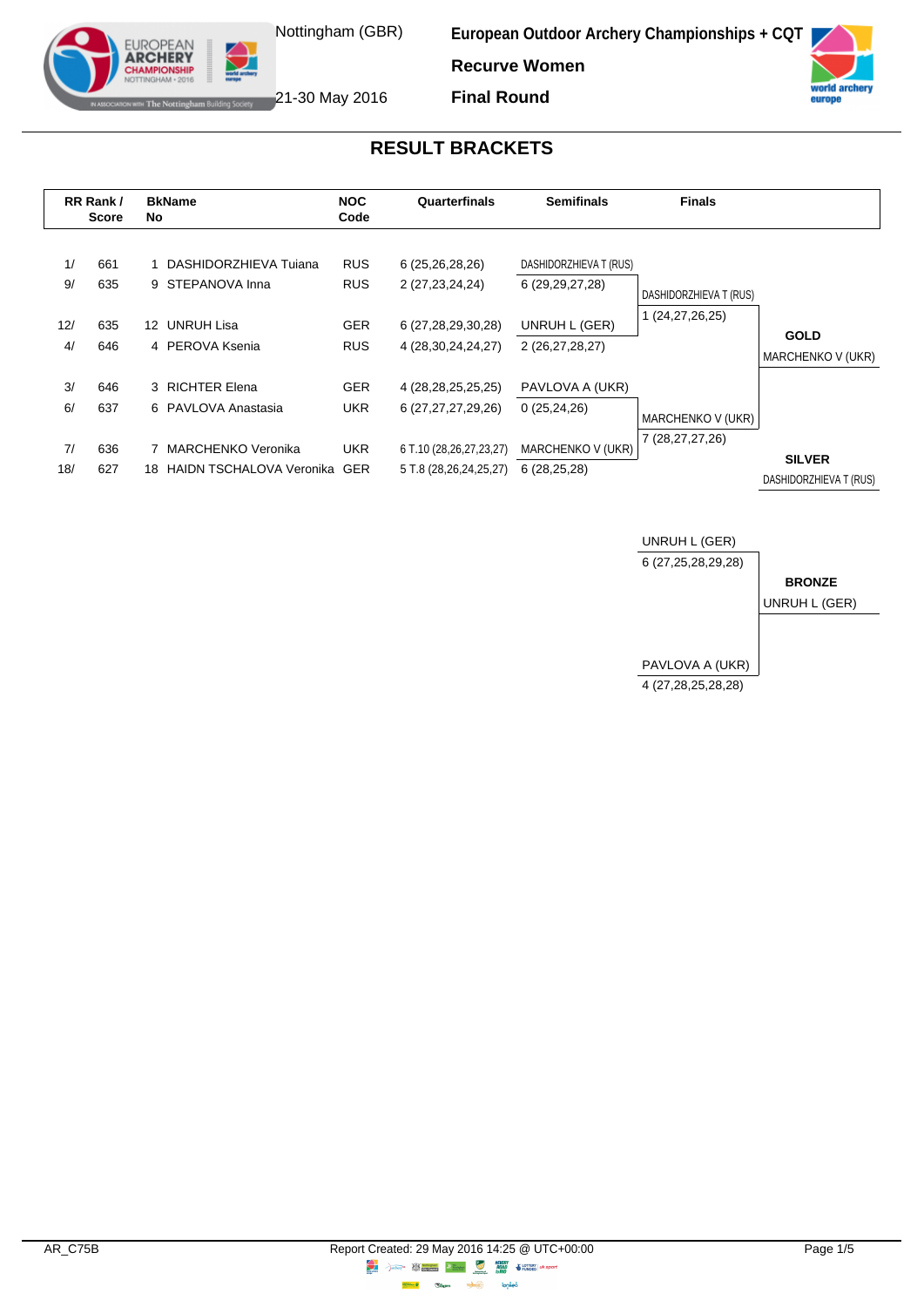

EUROPEAN **ARCHERY** 

**European Outdoor Archery Championships + CQT Recurve Women**





The Nottingham Building Society  $21$ -30 May 2016

## **RESULT BRACKETS**

|     | RR Rank/<br>Score | No | <b>BkName</b>                            | <b>NOC</b><br>Code | 1/48<br>Elimin. Round  | 1/24<br>Elimin. Round                               | 1/16<br>Elimin. Round                | 1/8<br>Elimin. Round             | Quarterfinals                             |
|-----|-------------------|----|------------------------------------------|--------------------|------------------------|-----------------------------------------------------|--------------------------------------|----------------------------------|-------------------------------------------|
|     |                   |    |                                          |                    |                        |                                                     |                                      |                                  |                                           |
| 1/  | 661               |    | 1 DASHIDORZHIEVA Tuiana                  | <b>RUS</b>         |                        | DASHIDORZHIEVA T (RUS)                              |                                      |                                  |                                           |
|     |                   |    | pre-seeded in 1/16th                     |                    |                        |                                                     | DASHIDORZHIEVA T (RUS)               |                                  |                                           |
|     |                   |    |                                          |                    |                        | -Bye-                                               | 6 (28,27,29)                         |                                  |                                           |
|     |                   |    |                                          |                    |                        |                                                     |                                      |                                  |                                           |
|     |                   |    |                                          |                    |                        |                                                     |                                      | DASHIDORZHIEVA T (RUS)           |                                           |
| 33/ | 612               |    | 33 MANDIA Claudia                        | <b>ITA</b>         |                        | MANDIA C (ITA)                                      |                                      | 6(26, 28, 28)                    |                                           |
|     |                   |    | -Bye-                                    |                    |                        | 6 (26, 25, 24, 28, 25)                              | MANDIA C (ITA)                       |                                  |                                           |
|     |                   |    | -Bye-                                    |                    |                        | MIRCA A (MDA)                                       | 0(26, 24, 25)                        |                                  |                                           |
| 32/ | 615               |    | 32 MIRCA Alexandra                       | MDA                |                        | 4 (26,22,28,26,25)                                  |                                      |                                  |                                           |
|     |                   |    |                                          |                    |                        |                                                     |                                      |                                  | DASHIDORZHIEVA T (RUS)<br>6 (25,26,28,26) |
| 17/ | 628               |    | 17 PITMAN Bryony                         | GBR                |                        | PITMAN B (GBR)                                      |                                      |                                  |                                           |
|     |                   |    | -Bye-                                    |                    |                        | 6 (25,29,27)                                        | PITMAN B (GBR)                       |                                  |                                           |
| 65/ | 557               |    | 65 PERALA Laura                          | <b>FIN</b>         | 2 (22, 24, 27, 21)     | CHORTI A (GRE)                                      | 0(24,26,25)                          |                                  |                                           |
| 48/ | 591               |    | 48 CHORTI Ariadni                        | GRE                | 6 (24, 28, 23, 26)     | 0(24,25,24)                                         |                                      |                                  |                                           |
|     |                   |    |                                          |                    |                        |                                                     |                                      | LONGOVA A (SVK)<br>0(24, 26, 26) |                                           |
| 49/ | 591               |    | 49 BOROS Luminita                        | ROU                | 1 (24, 25, 27, 26)     | DIELEN N (SUI)                                      |                                      |                                  |                                           |
| 64/ | 564               |    | 64 DIELEN Nathalie                       | SUI                | 7 (29, 26, 27, 27)     | 2 (27, 24, 25, 27)                                  | LONGOVA A (SVK)                      |                                  |                                           |
|     |                   |    | -Bye-                                    |                    |                        | LONGOVA A (SVK)                                     | 6(28, 27, 27)                        |                                  |                                           |
| 16/ | 631               |    | 16 LONGOVA Alexandra                     | <b>SVK</b>         |                        | 6 (27,28,28,27)                                     |                                      |                                  |                                           |
|     |                   |    |                                          |                    |                        |                                                     |                                      |                                  |                                           |
| 9/  | 635               |    | 9 STEPANOVA Inna                         | <b>RUS</b>         |                        | STEPANOVA I (RUS)                                   |                                      |                                  |                                           |
|     |                   |    | -Bye-                                    |                    |                        | 7 (28,24,24,24)                                     | STEPANOVA I (RUS)                    |                                  |                                           |
| 57/ | 574               |    | 57 CUTHBERT Sinead                       | <b>IRL</b>         | 4 (25,27,27,26,21)     | <b>GKORILA A (GRE)</b>                              | 7 (26,28,28,27)                      |                                  |                                           |
| 56/ | 575               |    | 56 GKORILA Anatoli                       | GRE                | 6 (28, 17, 24, 27, 27) | 1 (26,24,22,22)                                     |                                      | STEPANOVA I (RUS)                |                                           |
|     |                   |    |                                          |                    |                        |                                                     |                                      | 6 (29,27,30,25,28)               |                                           |
| 41/ | 606               |    | 41 ETXEBERRIA FERRER Mirene ESP<br>-Bye- |                    |                        | ETXEBERRIA FERRER M (ESP)<br>6 (26, 24, 22, 26, 29) |                                      |                                  |                                           |
|     |                   |    |                                          |                    |                        |                                                     | ETXEBERRIA FERRER M (ESP)            |                                  |                                           |
|     |                   |    | -Bye-                                    |                    |                        | SENYUK O (AZE)                                      | 1 (26, 27, 27, 26)                   |                                  |                                           |
| 24/ | 617               |    | 24 SENYUK Olga                           | AZE                |                        | 4 (26, 24, 23, 23, 24)                              |                                      |                                  | STEPANOVA I (RUS)                         |
| 25/ | 617               |    | 25 JAGER Maja                            | <b>DEN</b>         |                        | JAGER M (DEN)                                       |                                      |                                  | 2 (27, 23, 24, 24)                        |
|     |                   |    | -Bye-                                    |                    |                        | 5 T.9 (28,25,27,26,27)                              |                                      |                                  |                                           |
|     |                   |    |                                          |                    |                        |                                                     | MYSZOR W (POL)<br>6 (26, 28, 28, 28) |                                  |                                           |
|     |                   |    | -Bye-                                    |                    |                        | MYSZOR W (POL)                                      |                                      |                                  |                                           |
| 40/ | 607               |    | 40 MYSZOR Wioleta                        | POL                |                        | 6 T.10 (28,24,24,27,28)                             |                                      | MYSZOR W (POL)                   |                                           |
|     |                   |    |                                          |                    |                        | -Bye-                                               |                                      | 4 (30,26,23,28,26)               |                                           |
|     |                   |    |                                          |                    |                        |                                                     |                                      |                                  |                                           |
|     |                   |    |                                          |                    |                        |                                                     | NURMSALU L (EST)<br>2 (28,26,26,26)  |                                  |                                           |
|     |                   |    | pre-seeded in 1/16th                     |                    |                        | NURMSALU L (EST)                                    |                                      |                                  |                                           |
| 8/  | 635               |    | 8 NURMSALU Laura                         | <b>EST</b>         |                        |                                                     |                                      |                                  |                                           |

**lensed** 

**Highway Citym**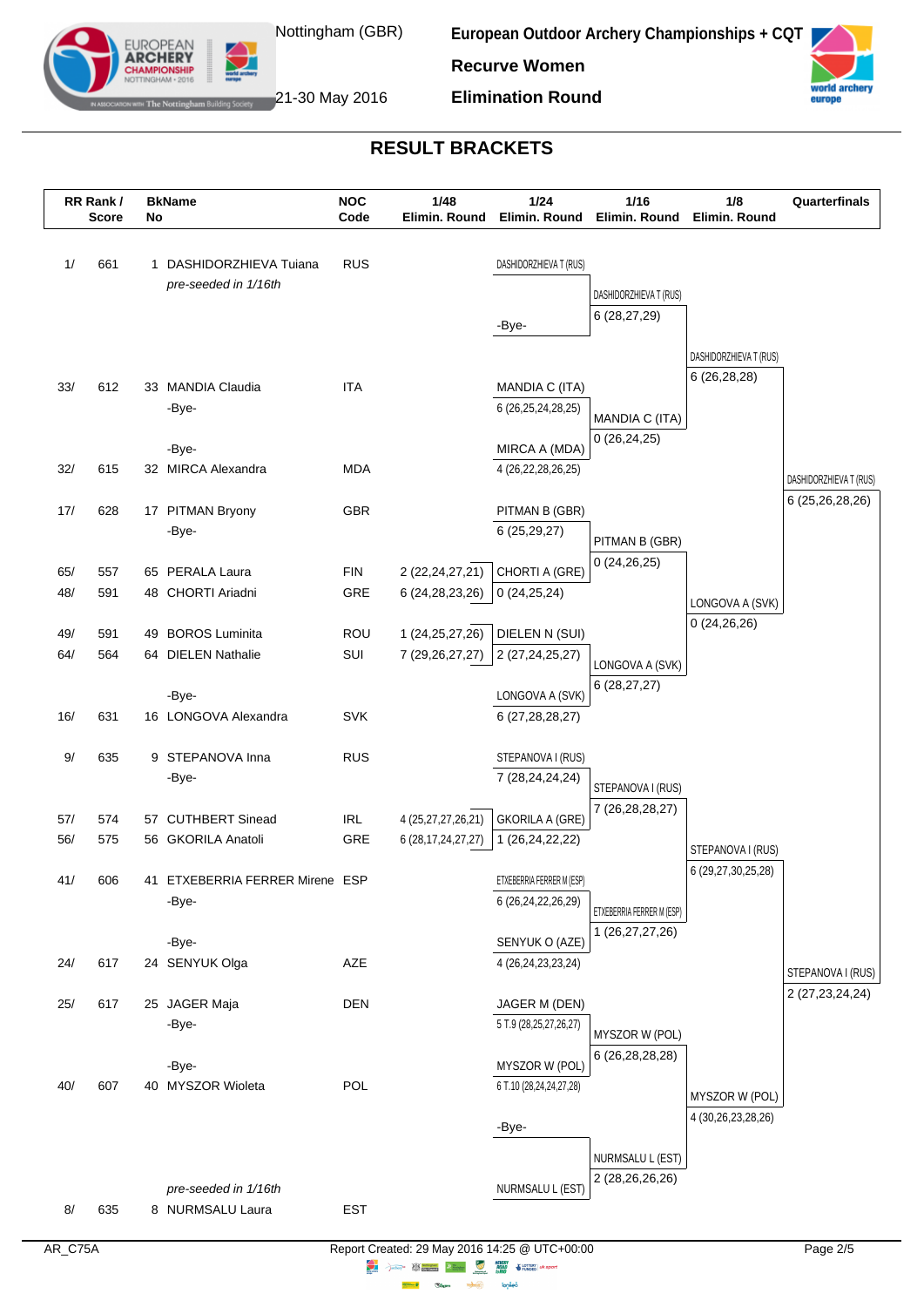

EUROPEAN **ARCHERY** 

**European Outdoor Archery Championships + CQT Recurve Women**





The Nottingham Building Society 21-30 May 2016

# **RESULT BRACKETS**

|     | RR Rank /    |    | <b>BkName</b>                  | <b>NOC</b> | 1/48                   | 1/24                                       | 1/16                                  | 1/8                | Quarterfinals          |
|-----|--------------|----|--------------------------------|------------|------------------------|--------------------------------------------|---------------------------------------|--------------------|------------------------|
|     | <b>Score</b> | No |                                | Code       | Elimin. Round          | Elimin. Round                              | Elimin. Round                         | Elimin. Round      |                        |
| 5/  | 640          |    | 5 COSKUN Gulnaz                | <b>TUR</b> |                        | COSKUNG (TUR)                              |                                       |                    |                        |
|     |              |    | pre-seeded in 1/16th           |            |                        |                                            | COSKUNG (TUR)                         |                    |                        |
|     |              |    |                                |            |                        | -Bye-                                      | 6 (29, 26, 27, 24, 28)                |                    |                        |
|     |              |    |                                |            |                        |                                            |                                       |                    |                        |
|     |              |    |                                |            |                        |                                            |                                       | COSKUNG (TUR)      |                        |
| 37/ | 609          |    | 37 TIMOFEYEVA Ekaterina        | <b>BLR</b> |                        | TIMOFEYEVA E (BLR)                         |                                       | 4 (29,27,24,28,27) |                        |
|     |              |    | -Bye-                          |            |                        | 6 (24, 24, 25, 23)                         | TIMOFEYEVA E (BLR)                    |                    |                        |
|     |              |    |                                |            |                        |                                            | 4 (25,28,26,26,27)                    |                    |                        |
|     |              |    | -Bye-                          |            |                        | LAURSEN AM (DEN)                           |                                       |                    |                        |
| 28/ | 617          |    | 28 LAURSEN Anne Marie          | DEN        |                        | 2 (28, 22, 24, 21)                         |                                       |                    | UNRUH L (GER)          |
| 21/ | 621          |    | 21 KWAKS Sarah                 | <b>NED</b> |                        | <b>KWAKS S (NED)</b>                       |                                       |                    | 6 (27,28,29,30,28)     |
|     |              |    | -Bye-                          |            |                        | 6 (27, 25, 26, 28)                         |                                       |                    |                        |
|     |              |    |                                |            |                        |                                            | <b>KWAKS S (NED)</b><br>0(25, 26, 17) |                    |                        |
| 69/ | 411          |    | 69 ZENULLAHU Ardita            | KOS        | 1 (22,20,18,19)        | DE HOOP D (NED)                            |                                       |                    |                        |
| 44/ | 601          |    | 44 DE HOOP Delia               | <b>NED</b> | 7 (29,20,25,28)        | 2(26,27,25,26)                             |                                       | UNRUH L (GER)      |                        |
| 53/ | 583          |    | 53 LUIK Siret                  | <b>EST</b> | 6 (26,24,20,27)        | LUIK S (EST)                               |                                       | 6 (29,27,26,28,27) |                        |
| 60/ | 571          |    | 60 SEMIONOVA Juliana           | LTU        | 2 (23, 23, 27, 25)     | 1 (27, 22, 25, 26)                         |                                       |                    |                        |
|     |              |    |                                |            |                        |                                            | UNRUH L (GER)                         |                    |                        |
|     |              |    | -Bye-                          |            |                        | UNRUH L (GER)                              | 6(29,29,27)                           |                    |                        |
| 12/ | 635          |    | 12 UNRUH Lisa                  | GER        |                        | 7 (27, 25, 28, 29)                         |                                       |                    |                        |
|     |              |    |                                |            |                        |                                            |                                       |                    |                        |
| 13/ | 634          |    | 13 SARTORI Guendalina<br>-Bye- | <b>ITA</b> |                        | SARTORI G (ITA)<br>6(27,26,28)             |                                       |                    |                        |
|     |              |    |                                |            |                        |                                            | SARTORI G (ITA)                       |                    |                        |
| 61/ | 571          |    | 61 NOSALIENE Dangeruta         | LTU        | 3 (23, 26, 24, 27, 20) | DEDEN E (NED)                              | 6 (27,28,29)                          |                    |                        |
| 52/ | 586          |    | 52 DEDEN Esther                | <b>NED</b> | 7 (27, 26, 27, 26, 27) | 0(26, 25, 24)                              |                                       | SARTORI G (ITA)    |                        |
|     |              |    |                                |            |                        |                                            |                                       | 0(25, 27, 25)      |                        |
| 45/ | 598          |    | 45 PLANEIX Sophie              | <b>FRA</b> | 6 (29,27,23)           | PLANEIX S (FRA)                            |                                       |                    |                        |
| 68/ | 476          |    | 68 DAXBOCK Astrid              | <b>ISL</b> | 0(21, 13, 22)          | 6 (27, 24, 25, 23, 25)                     | PLANEIX S (FRA)                       |                    |                        |
|     |              |    | -Bye-                          |            |                        | SICHENIKOVA L (UKR)                        | 0(25, 27, 27)                         |                    |                        |
| 20/ | 624          |    | 20 SICHENIKOVA Lidiia          | <b>UKR</b> |                        | 4 (25,27,25,23,19)                         |                                       |                    |                        |
|     |              |    |                                |            |                        |                                            |                                       |                    | PEROVA K (RUS)         |
| 29/ | 616          |    | 29 LOBZHENIDZE Yulia           | GEO        |                        | LOBZHENIDZE Y (GEO)                        |                                       |                    | 4 (28, 30, 24, 24, 27) |
|     |              |    | -Bye-                          |            |                        | 4 (24, 25, 26, 24, 26)                     | DE GIULI V (SUI)                      |                    |                        |
|     |              |    |                                |            |                        |                                            | 0(26,25,25)                           |                    |                        |
| 36/ | 609          |    | -Bye-<br>36 DE GIULI Valentine | SUI        |                        | DE GIULI V (SUI)<br>6 (26, 28, 24, 17, 28) |                                       |                    |                        |
|     |              |    |                                |            |                        |                                            |                                       | PEROVA K (RUS)     |                        |
|     |              |    |                                |            |                        | -Bye-                                      |                                       | 6 (29,28,28)       |                        |
|     |              |    |                                |            |                        |                                            | PEROVA K (RUS)                        |                    |                        |
|     |              |    |                                |            |                        |                                            | 6 (28,29,28)                          |                    |                        |
|     |              |    | pre-seeded in 1/16th           |            |                        | PEROVA K (RUS)                             |                                       |                    |                        |
| 4/  | 646          |    | 4 PEROVA Ksenia                | <b>RUS</b> |                        |                                            |                                       |                    |                        |

**lensed** 

**Highway Citym**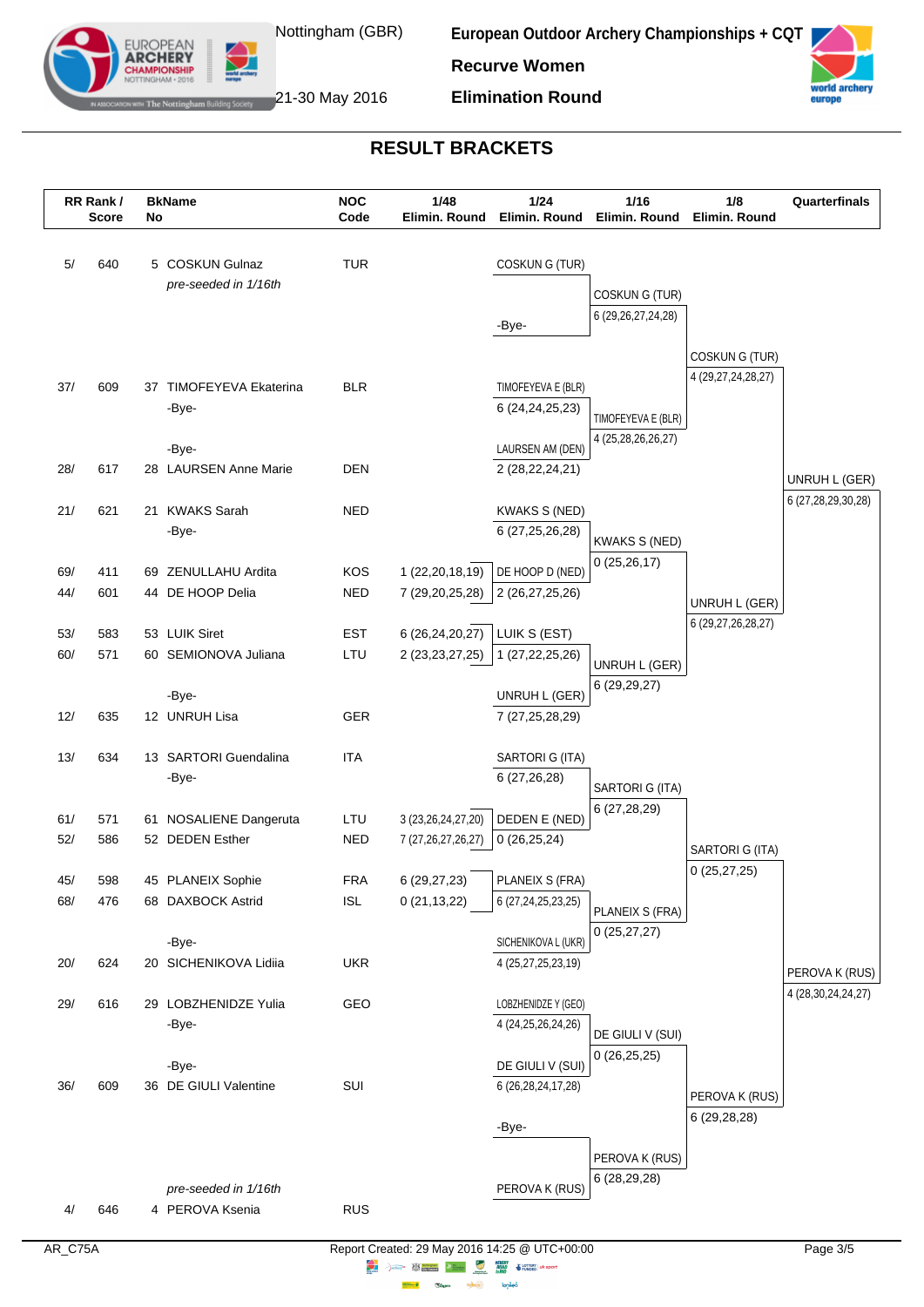

EUROPEAN **ARCHERY** 

**European Outdoor Archery Championships + CQT Recurve Women**





The Nottingham Building Society 21-30 May 2016

#### **RESULT BRACKETS**

| $1/24$<br>RR Rank/<br><b>NOC</b><br>1/48<br><b>BkName</b><br>Code<br>Elimin. Round<br>Elimin. Round<br><b>Score</b><br>No                                                    | 1/16<br>Elimin. Round                  | 1/8<br>Elimin. Round                         | Quarterfinals          |
|------------------------------------------------------------------------------------------------------------------------------------------------------------------------------|----------------------------------------|----------------------------------------------|------------------------|
|                                                                                                                                                                              |                                        |                                              |                        |
| 3/<br>3 RICHTER Elena<br>GER<br>646<br>RICHTER E (GER)                                                                                                                       |                                        |                                              |                        |
| pre-seeded in 1/16th                                                                                                                                                         | <b>RICHTER E (GER)</b>                 |                                              |                        |
| -Bye-                                                                                                                                                                        | 6 (23,29,29,24,28)                     |                                              |                        |
|                                                                                                                                                                              |                                        |                                              |                        |
|                                                                                                                                                                              |                                        | <b>RICHTER E (GER)</b><br>6 (28, 30, 27, 27) |                        |
| 35/<br>35 MARIN Alicia<br><b>ESP</b><br>610<br>MARIN A (ESP)                                                                                                                 |                                        |                                              |                        |
| 7 (24, 27, 27, 26)<br>-Bye-                                                                                                                                                  | MARIN A (ESP)                          |                                              |                        |
| OLIVER A (GBR)<br>-Bye-                                                                                                                                                      | 4 (25, 25, 27, 29, 26)                 |                                              |                        |
| 30/<br>615<br>30 OLIVER Amy<br><b>GBR</b><br>1 (24, 21, 25, 20)                                                                                                              |                                        |                                              | RICHTER E (GER)        |
|                                                                                                                                                                              |                                        |                                              | 4 (28, 28, 25, 25, 25) |
| 19/<br>625<br><b>DEN</b><br>CHRISTIANSEN C (DEN)<br>19 CHRISTIANSEN Carina                                                                                                   |                                        |                                              |                        |
| 6(25, 26, 26)<br>-Bye-                                                                                                                                                       | CHRISTIANSEN C (DEN)                   |                                              |                        |
| LAT<br>67/<br>500<br>67 OLEKSEJENKO Julia<br>0(23,21,23)<br>SCHOBINGER C (SUI)                                                                                               | 1 (28,26,24,26)                        |                                              |                        |
| 46/<br>SUI<br>598<br>46 SCHOBINGER Celine<br>6(25, 27, 24)<br>0(24,25,25)                                                                                                    |                                        | MARTIN A (ESP)                               |                        |
|                                                                                                                                                                              |                                        | 2 (25,26,28,26)                              |                        |
| <b>EST</b><br>4 (27, 25, 24, 27, 23)<br>PSARRA E (GRE)<br>51/<br>587<br>51 PARNAT Reena<br>62/<br>GRE<br>568<br>62 PSARRA Evangelia<br>6 (27,25,25,25,25)<br>2 (28,25,26,23) |                                        |                                              |                        |
|                                                                                                                                                                              | MARTIN A (ESP)                         |                                              |                        |
| MARTIN A (ESP)<br>-Bye-                                                                                                                                                      | 7 (29, 26, 27, 28)                     |                                              |                        |
| 14/<br>631<br><b>ESP</b><br>14 MARTIN Adriana<br>6 (29, 22, 27, 24)                                                                                                          |                                        |                                              |                        |
| 11/<br><b>BLR</b><br>635<br>11 MARUSAVA Hanna<br>MARUSAVA H (BLR)                                                                                                            |                                        |                                              |                        |
| 6 T.8 (27,26,22,25,24)<br>-Bye-                                                                                                                                              |                                        |                                              |                        |
|                                                                                                                                                                              | MARUSAVA H (BLR)<br>6 (27, 27, 23, 27) |                                              |                        |
| LAT<br><b>BALDAUFF L (AUT)</b><br>59/<br>572<br><b>KREICBERGA Anete</b><br>2 (27, 22, 22, 23)<br>59                                                                          |                                        |                                              |                        |
| 54/<br>54 BALDAUFF Laurence<br><b>AUT</b><br>6 (26,27,24,29)<br>582<br>5 T.6 (25,24,26,25,25)                                                                                |                                        | MARUSAVA H (BLR)                             |                        |
| 43/<br>602<br><b>SWE</b><br>43 BJERENDAL Christine<br>BJERENDAL C (SWE)                                                                                                      |                                        | 2 (27, 26, 25, 27)                           |                        |
| 7 (26,28,26,27)<br>-Bye-                                                                                                                                                     | <b>BJERENDAL C (SWE)</b>               |                                              |                        |
|                                                                                                                                                                              | 2 (25, 26, 27, 24)                     |                                              |                        |
| -Bye-<br>KUOPPA T (FIN)<br>22 KUOPPA Taru<br>22/<br>618<br><b>FIN</b><br>1 (25,24,26,26)                                                                                     |                                        |                                              |                        |
|                                                                                                                                                                              |                                        |                                              | PAVLOVA A (UKR)        |
| 27 RUGGIERI Laura<br><b>FRA</b><br>RUGGIERI L (FRA)<br>27/<br>617                                                                                                            |                                        |                                              | 6 (27,27,27,29,26)     |
| 1 (27,28,26,27)<br>-Bye-                                                                                                                                                     | NARIMANIDZE K (GEO)                    |                                              |                        |
| NARIMANIDZE K (GEO)<br>-Bye-                                                                                                                                                 | 2 (25,23,28,27)                        |                                              |                        |
| 38/<br>609<br>38 NARIMANIDZE Khatuna<br>GEO<br>7 (28,28,28,28)                                                                                                               |                                        |                                              |                        |
|                                                                                                                                                                              |                                        | PAVLOVA A (UKR)<br>6 (24, 27, 27, 28)        |                        |
| -Bye-                                                                                                                                                                        |                                        |                                              |                        |
|                                                                                                                                                                              | PAVLOVA A (UKR)                        |                                              |                        |
| pre-seeded in 1/16th<br>PAVLOVA A (UKR)                                                                                                                                      | 6 (26, 28, 26, 28)                     |                                              |                        |
| <b>UKR</b><br>6/<br>637<br>6 PAVLOVA Anastasia                                                                                                                               |                                        |                                              |                        |

**lensed** 

**Highway** .<br>Citype